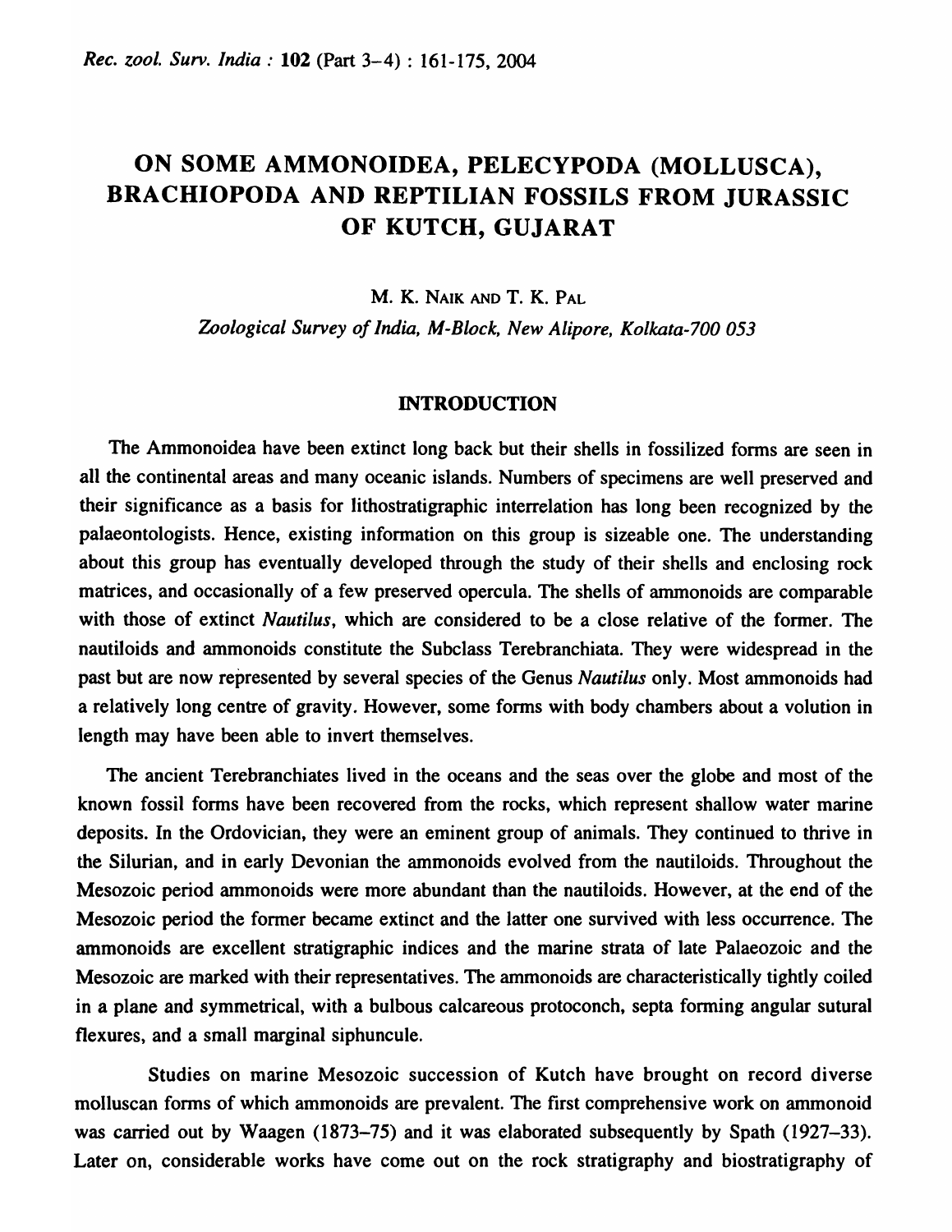Kutch (Nath, 1932; Agrwal, 1958; Biswas, 1977; Kanjilal, 1978; Mitra *et al.,* 1979; Krishna, 1984; Bardhan *et al.,* 1988; Singh, 1989; Bardhan *et al.,* 1994a, 1994b; Halder & Bardhan, 1996a, 1996b, 1997 etc.). However, it is presumed that a lot more interesting forms are yet to be recovered from this area. The identification of ammonoids requires a careful approach as many individuals of the same population may exhibit considerable variability in their morphological features. Otherwise, a multiplicity of names or misallocation of names would result out of a non-conservative approach. Exact naming of the species have therefore, not been done in this study but the characters of different forms with illustrations are provided for record and understanding of the others.

The present account incorporates the result of a study of a collection of ammonoids, pelecypods and reptilian fossils from Kutch region of Gujarat State (see Map). Their significance in intercontinental correlation is also indicated herein.

# STRATIGRAPHY

Lithologically the Jurassic rocks of Kutch have been divided into four subdivisions *i.e.,* Patcham, Chari, Katrol and Bhuj Formations in ascending order and these range from Bathonian to Aptian ages (Waagen, 1873; Nath, 1932; Mitra *et al.,* 1979; Krishna, 1984; Table 1). The Chari Formation, one of the important units of Mesozoic Kutch, is thick, persistent and exposed throughout the Kutch mainland (Nath, 1932; Biswas, 1977; Mitra *et al.,* 1979). It crops out into several structural domes and attains a maximum thickness of 204 m. (Datta, 1992). It ranges in ages from the Callovian to the Late Oxfordian and with its lower boundary extended into the Late Bathonian (Datta *et al.,*  1996; Halder & Bardhan, 1996). The Chari Formation supports a rich biota in places where the full sequence is exposed (Halder & Bardhan, 1997). Its lithologies include mainly shale, sandstone and limestone which were deposited in a warm shallow marine environment (Datta, 1992; Fürsich & Oschmann, 1993). Upper part of the beds contain diverse fossils, in which ammonites are represented by *Macrocephalites madagascariensis* Lemoine, *Indocephalites chrysoothicus* (Waagen), *Sivajiceras congener* (Waagen), etc. Besides, numerous bivalves, brachiopods, corals and sponges characterize this zone (Halder & Bardhan, 1997). Judging from the ammonite association, especially *Macrocephalites* spp., the beds can be assigned an age range from Upper Bathonian to Lower Callovian (Krishna & Westermann, 1987; Datta *et al.,* 1991; Table 2).

| Lithostratigraphic Unit  | Age                                      |
|--------------------------|------------------------------------------|
| <b>Bhuj Formation</b>    | Upper Tithonian - Aptian                 |
| <b>Katrol Formation</b>  | Kimmeridgian – Lower to Middle Tithonian |
| Chari Formation          | Upper Bathonian - Upper Oxfordian        |
| <b>Patcham Formation</b> | Bajocian - Bathonian                     |

Table 1. Lithostratigraphic divisions of Jurassic of Kutch (modified from Krishna *et ai, 1983).*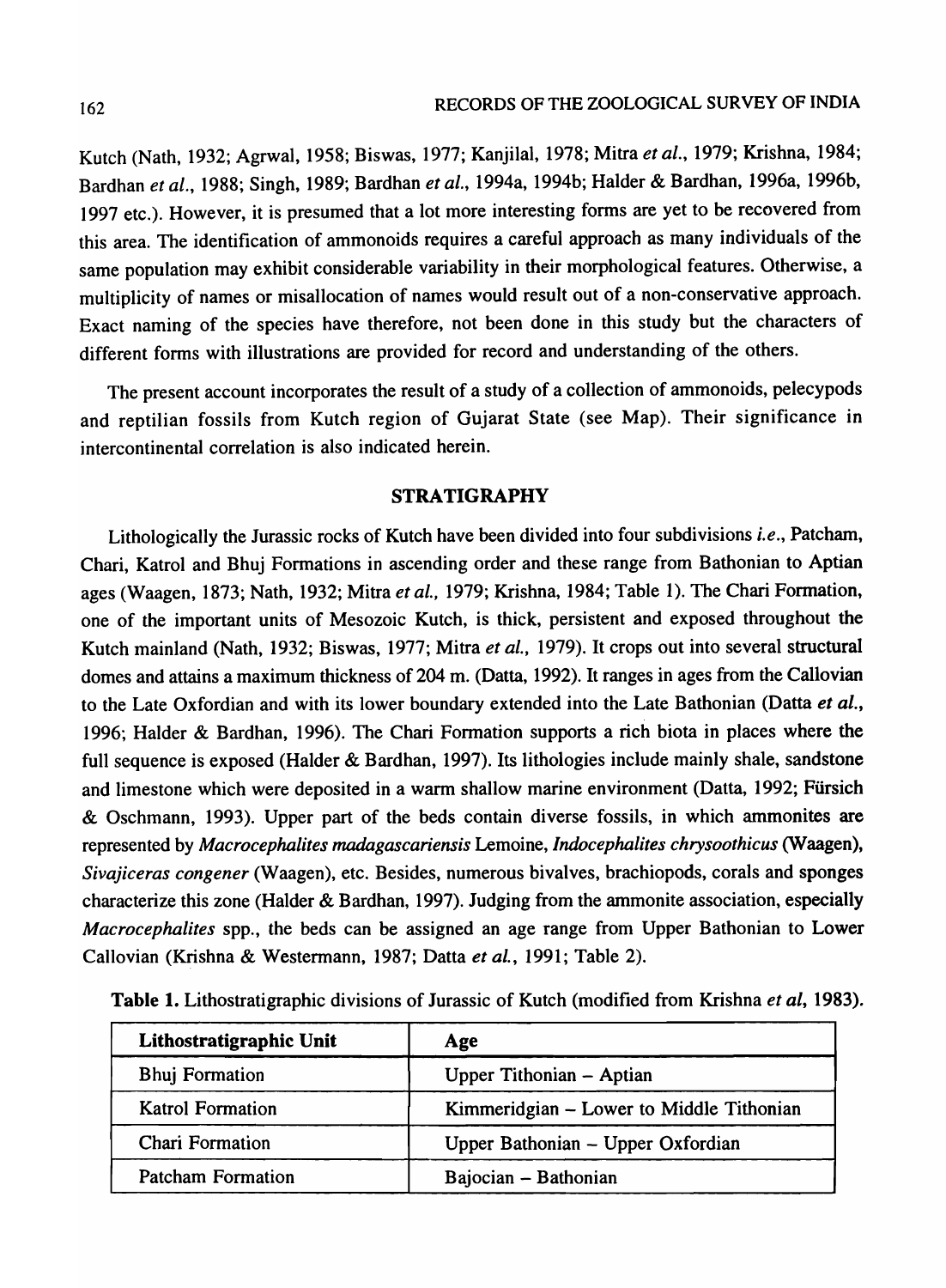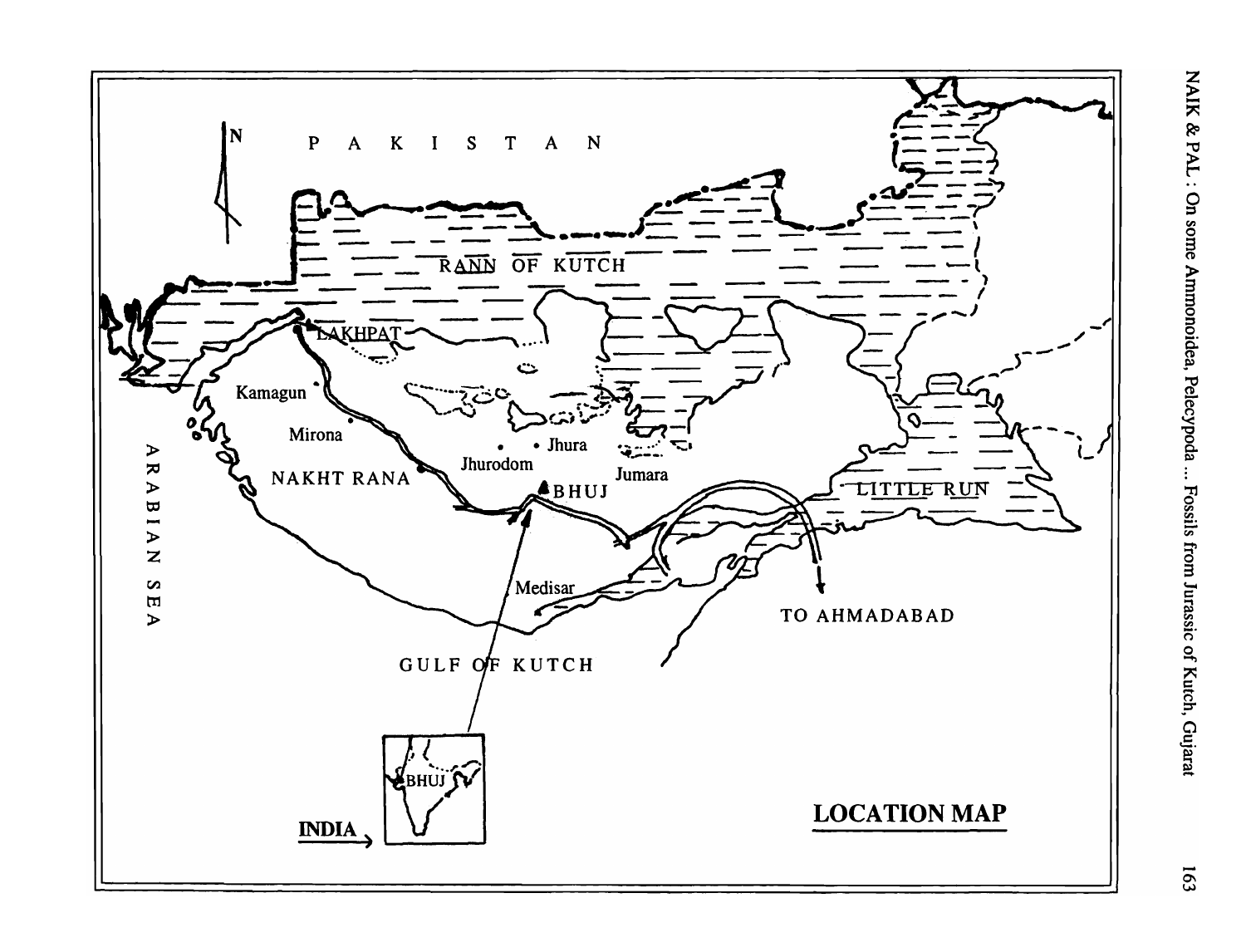| Table 2. Stratigraphic distribution of different ammonites in Kutch (modified from Halder & |  |  |  |  |
|---------------------------------------------------------------------------------------------|--|--|--|--|
| <b>Bardhan, 1997).</b>                                                                      |  |  |  |  |

| Age                    | Zone                            |  |
|------------------------|---------------------------------|--|
| Oxfordian              | Mayaites maya                   |  |
| <b>Upper Callovian</b> | Peltoceras ponderosum           |  |
| Middle Callovian       | Subgrossouvria aberrans         |  |
|                        | Reineckeia reissi               |  |
| <b>Lower Callovian</b> | <b>Macrocephalites formosus</b> |  |
|                        | Macrocephalites chrysoolithicus |  |
| Upper Bathonian        | Macrocephalites triangularis    |  |

# STRATIGRAPHIC DISTRIBUTION AND SIGNIFICANCE OF FOSSIL FAUNA

The marine Jurassic sequence of Jhura revealed the existence of rich microfaunal assemblage confined to Patcham and Chari Formations. There is no record of Foraminifera from Katrol Formation. The microfauna is dominated by Foraminifera with representation of ostracods, bryozoans, holothurians, echinoids and minute gastropods (Mandwal & Singh, 1989).

Ammonoids are commonly used as index fossil, because of their widespread occurrence, easy recognition and stable evolution. Many of the 'Faunal zones' recognized in the intercontinental correlation are based on these fossils. Generally, ammonoids evolved from the nautiloids, but intermediate forms are insufficiently known. In recent years however the knowledge of ammonoids has increased considerably (Arkell *et al.,* 1978).

## SYSTEMATICS

Class CEPHALOPODA Order AMMONOIDEA Suborder AMMONITINA Family MAYAITIDAE Genus *Mayaites* Spath *1. Mayaites* sp. I Plate A; Fig. 1.

*Measurements:* Shell diameter-85 cm.; Umbilical diameter-31 cm.; Apertural Height-5.50 cm.; Apertural Width-2.84 cm.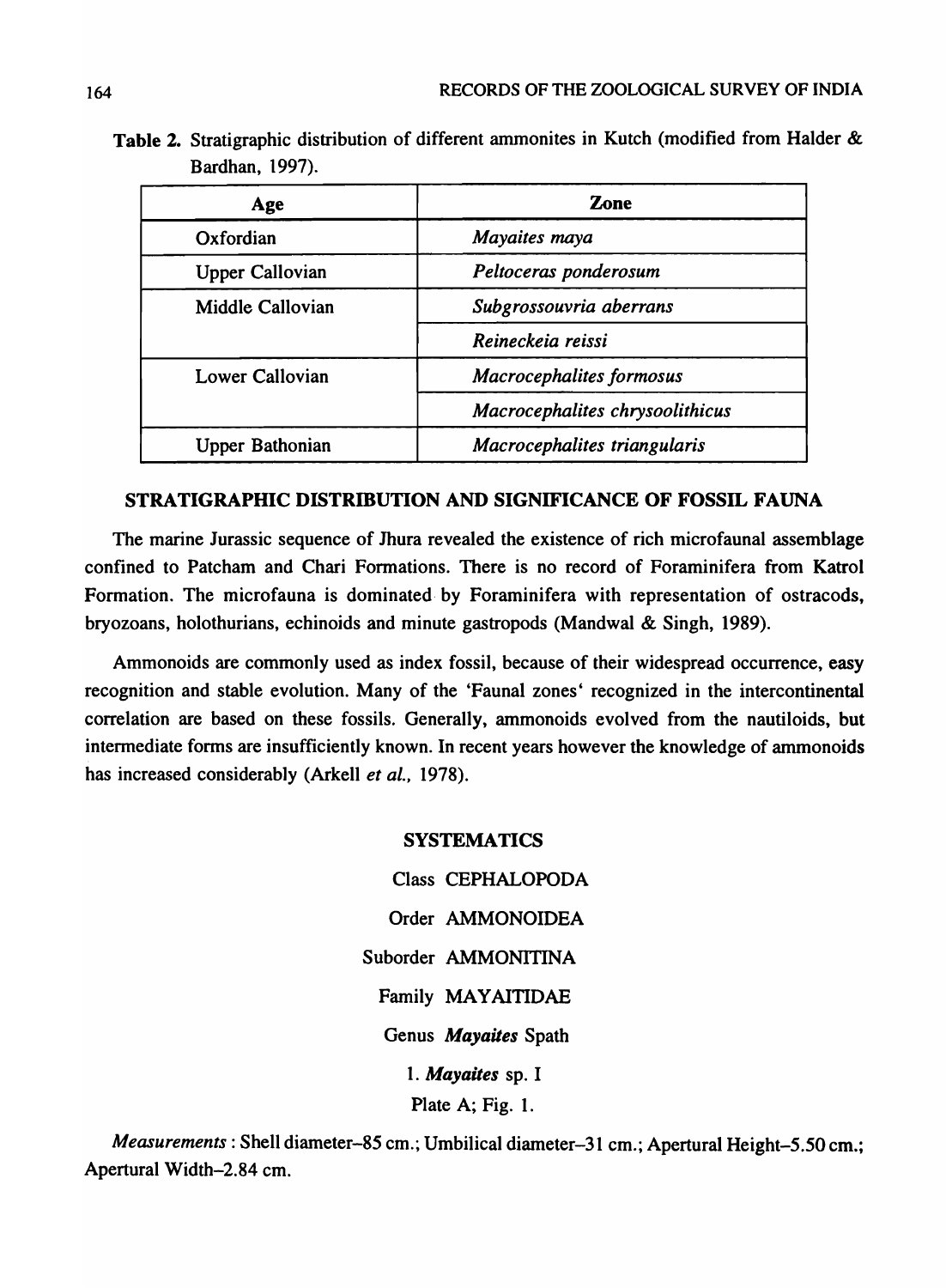*Characters* : Giant inflated; coarse-ribbed homeomorphs of *Macrocephalites,* with smooth outer whorl.

*Material examined:* India: Gujarat : Dist. Kutchch : Jhura, 1 ex., 05.05.2000, ColI. M. K. Naik (ZSI, Calcutta).

*Geological age:* Oxfordian.

# *2. Mayaites* sp. II Plate A; Fig. 2.

*Measurement*: Shell diameter-40 cm.; Umbilical diameter-5.9 cm.; Apertural height-6.5 cm.

*Characters:* Inflated, outer whorl smooth, inner whorl with moderately strong ribbing.

*Material examined:* India: Gujrat, Dist. Kutch, Habo Dom. 1 ex., 20.iv.2oo0 CoIl. M. K. Naik (ZSI, Kolkata)

*Geological age* : Upper Oxfordian.

# *3. Mayaites* sp. III Plate A; Fig. 3.

*Measurement*: Shell diameter-50 cm.; Umbilical diameter-4.8 cm.; Apertural height-5 cm.; Apertural width-5.6 cm.

*Characters:* Inflated; with coarse, sharp, radiating ribbing on inner whorl, outer whorl smooth.

*Material examined* : India : Gujarat, Dist. Kutch, Sonaichelly River beds. 1 ex., 22.4.2000 ColI. M. K. Naik (ZSI, Kolkata).

*Geological age* : Upper Oxfordian.

## *4. Mayaites* sp. IV

*Characters:* Giant, inflated, with smooth outer whorl.

*Material examined* : India : Gujarat, Dist. Kutch, Keera. 1 ex., 21.iv.2000 Coll. M. K. Naik (ZSI, Kolkata)

*Geological age:* Upper Oxfordian.

# *5. Mayaites* sp. V Plate A; Fig. 4.

*Characters:* Inflated, outer whorl smooth, with coarse ribbing on inner whorl, ribs less sharp on upper edge.

*Material examined:* India: Gujarat, Dist. Kutch, Sonaichelly river beds, Keera sites. 14.4.2000 *Geological age* : Upper Oxfordian.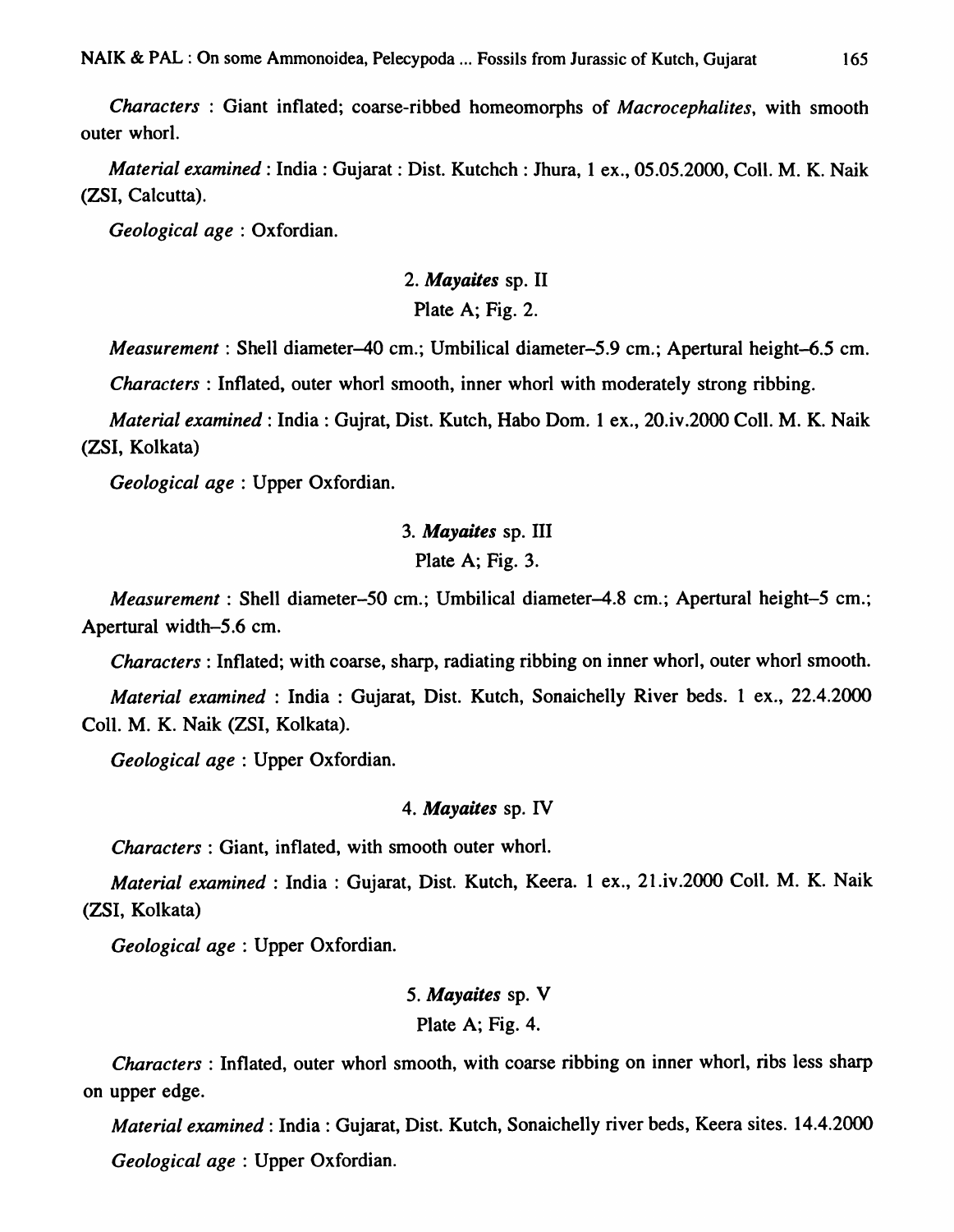*6. Mayaites* sp. VI Plate B; Fig. 1.

*Measuremenst*: Shell diameter-17.9 cm.; Umbilical diameter-6.7 cm.; Apertural height-5.4 cm.

*Characters* : Inflated, outer whorl smooth, inner whorl with compressed ribs.

*Material examined* : India : Gujarat, Jhura Gram, 7 km. from Jhura, 1 ex., 17.4.2000 ColI. M. K. Naik (ZSI, Kolkata)

*Geological age* : Upper Oxfordian.

*7. Mayaites* sp. VII

Plate B; Fig. 2.

*Measurement:* Shell diameter–7.4 cm.; Apertural width–4cm.; Apertural height–2.9 cm.

*Characters:* Inflated, outer whorl smooth, smaller specimen.

*Material examined: India: Gujarat, Dist. Kutch, Nakhatrana. 10.iv.2000 Coll. M. K. Naik* (ZSI, Kolkata)

*Geological age* : Upper Oxfordian.

## *8. Mayaites* sp. VIn

## Plate B; Fig. 3.

*Measurement:* Umbilical diameter-7.3 cm.; Apertural height-3.7 cm.

*Characters:* Inflated, outer whorl smooth, smaller specimen.

*Material examined:* India: Gujarat (Jhura in Kuchch Dist.) 1 ex., 22.iv.2000., Coll. M. K. Naik (ZSI, Kolkata).

*Geological age:* Upper Oxfordian (Dhosaoolite rock).

#### Family MACROCEPHALITIDAE

## Genus *Macrocephalites* Zittel

## *9. Macrocephalites* sp.

Plate B; Fig. 4

*Measurements*: Shell diameter-4.8 cm.; Umbilical diameter-1.5 cm.; Apertural height-2 cm.

*Characters:* Large to gigantic whorls quadrate in cross section; Juvenile and middle whorls sharply ribbed, with sudden change at adult whorl to strong coarse, distant, ridge or wedge shaped primaries; peristome simple, no constrictions.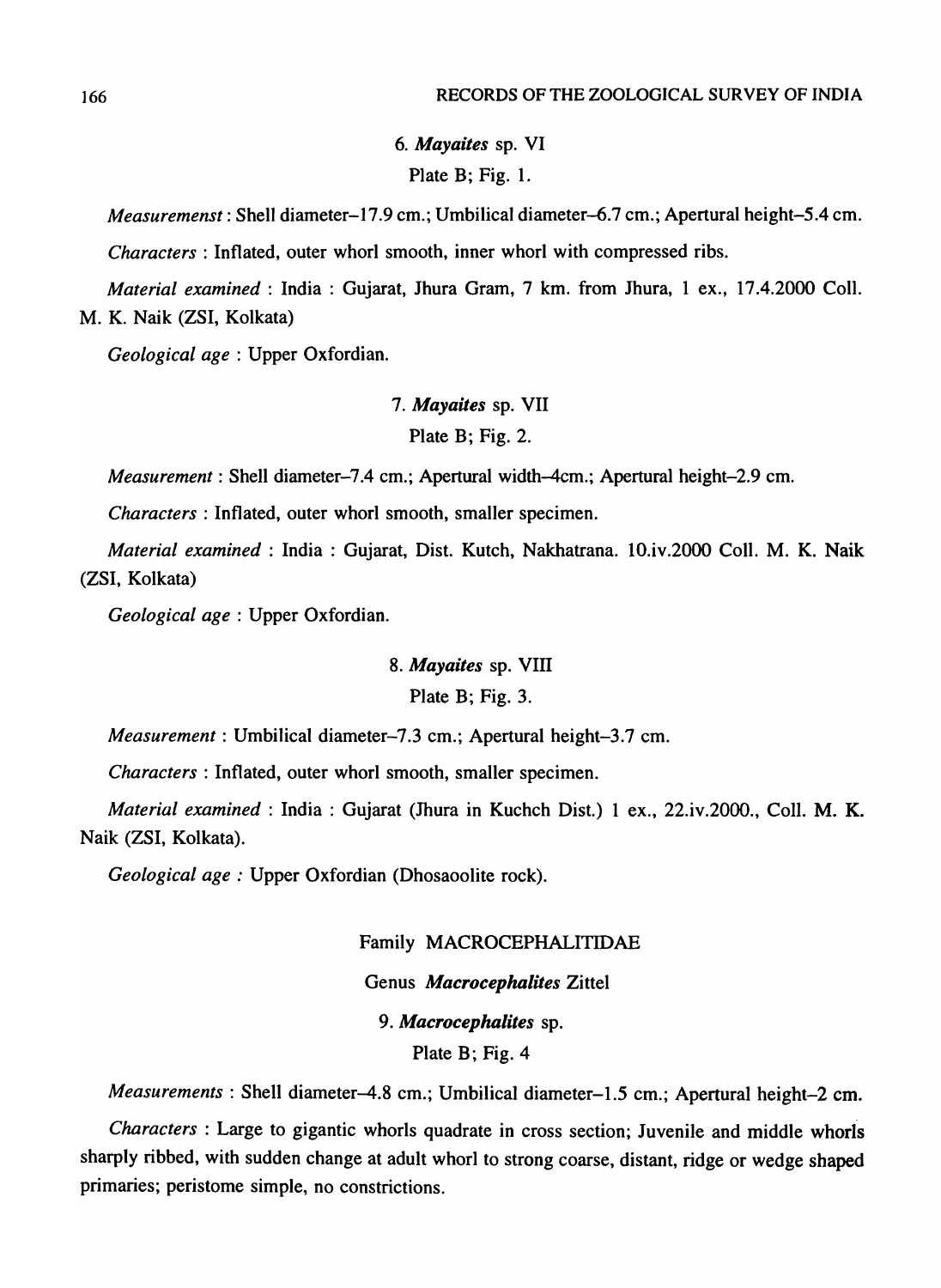*Material examined:* India: Gujarat, Dist. Kutchch, Jhura, 1 ex., 03.02.1999 CoIl. M. K. Naik (ZSI, Calcutta).

*Geological age:* Upper Oxfordian.

## Family PERISPHINETIDAE

# Genus *Perispihinctes* Waagen *10. Perisphinctes* sp. I Plate C; Fig. 1.

*Measurement*: Shell diameter-3.6 cm.; Umbilical diameter-1.6 cm.; Apertural height-1.8 cm.

*Material examined:* India: Gujarat, Dist. Kutch, Jhura Camp, 1 ex., 07.ii.1999, ColI. M. K. Naik (ZSI, Kolkata).

*Characters* : Small, whorls quadrate, finely ridged.Small, whorls quadrate, finely ribbed.

*Geological age:* Oxfordian.

## *11. Perisphinctes* sp. IT

Plate C; Fig. 2.

*Measurements*: Shell diameter-5.4 cm.; Umbilical diameter-2 cm.; Apertural height-2.6 cm.

*Characters:* Whorls quadrate, inner and middle whorls moderately sharply ribbed.

*Material examined* : India : Gujarat, Dist. Kutch, Keera, 5.2.1999, CoIl. M. K. Naik (ZSI, Kolkata).

*Geological age* : Oxfordian.

# 12. Perisphinctes sp. III

Plate C; Fig. 3.

*Measurements:* Umbilical diameter-3.5 cm.; Apertural width-1.5 cm.; Apertural height-1.8 cm.

*Characters* : Whorls round to depressed, ribbing normal to modified, venter smooth before septation.

*Material examined:* India: Gujarat, Dist Kutch, Thura Camp., 7.2.1999, ColI. M. K. Naik (ZSI, Kolkata)

*Geological age* : Oxfordian.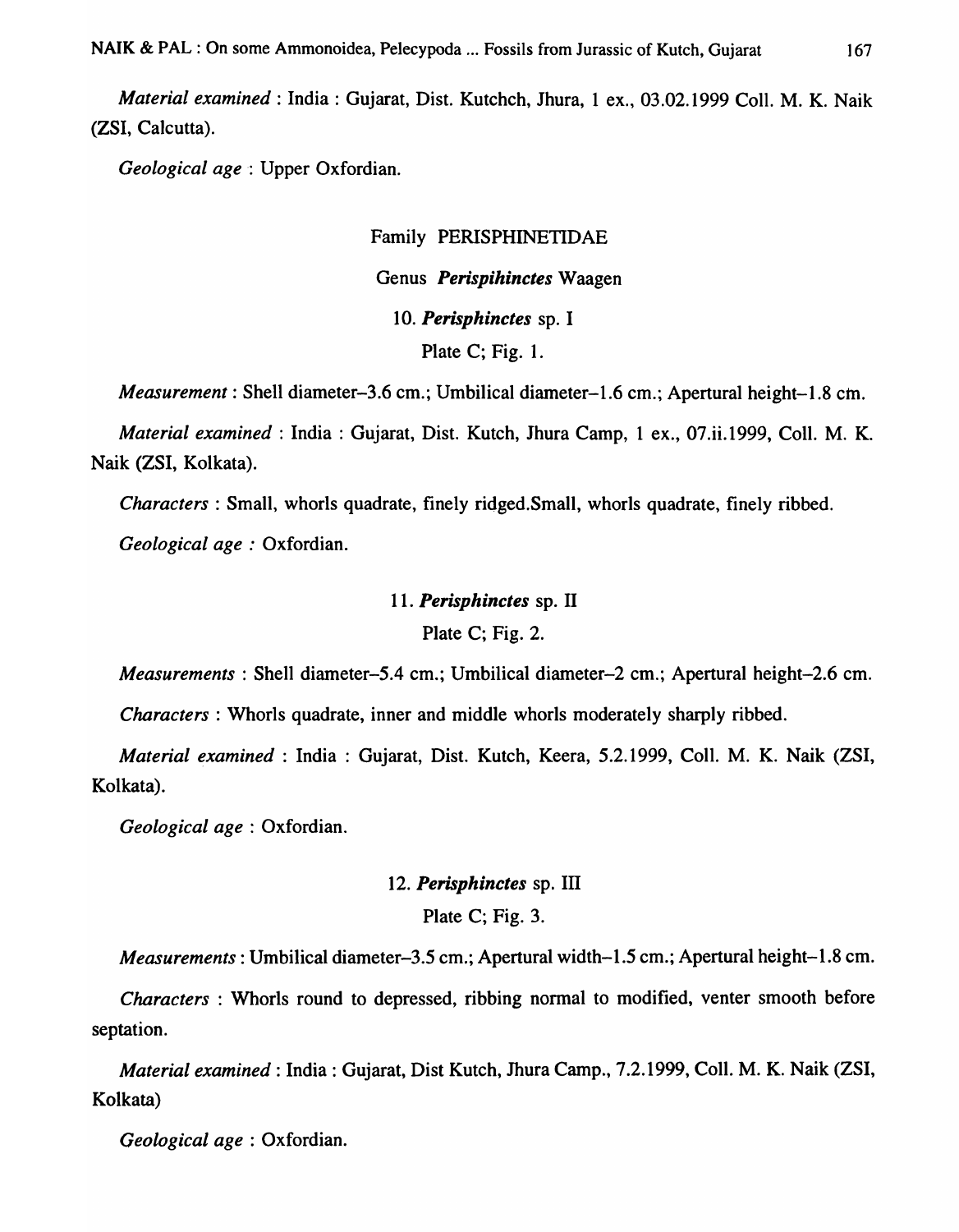# *13. Perisphinctes* sp. IV Plate C; Fig. 4.

*Measurement:* Shell diameter-1.9 cm.

*Characters:* Ribs remaining close and fine but Jess distinct on outer whorls, peristome simple.

*Material examined:* India: Gujarat, Dist Kutch, Jhura, 5.5.2000, Coli. M. K. Naik (ZSI, Kolkata). *Geological age* : Oxfordian.

## Family ASPIDOCERATIDAE

Genus *Peltoceras* Waagen

*14. Peltoceras* sp.

Plate D; Fig. 1.

*Measurements*: Umbilical diameter-4.6 cm.; Apertural height-1.6 cm.; Apertural width-1.5 cm.

*Characters* : Evolute, whorls hardly overlapping; ribs strong, bifurcating or trifurcating on ventral margin, venter nearly flat, outer whorl with two rows of massive lateral tubercles.

*Material examined:* India: Gujarat, Dist. Kutch, Jhuragram, 1 ex., 8.5.200. ColI. M. K. Naik (ZSI, Kolkata).

*Geological age* : Upper Oxfordian.

Family MACROCEPHALITIDAE Genus *Eucycloceras* Spath *15. Eucyloceras* sp. Plate D; Fig. 3.

*Measurements:* Umbilical diameter-6.4 cm.; Apertural height-2.5 cm.

*Characters:* Involute, compressed; ribbing fine and dense on inner whorls, becoming distant and feeble on outer whorls, especially on venter; sutures simple.

*Material examined:* India: Gujarat, Dist. Kutch, Jhuragram, 1 ex., 5. v.2oo2, Coil. M. K. Naik (ZSI, Kolkata).

*Geological age* : Upper Oxfordian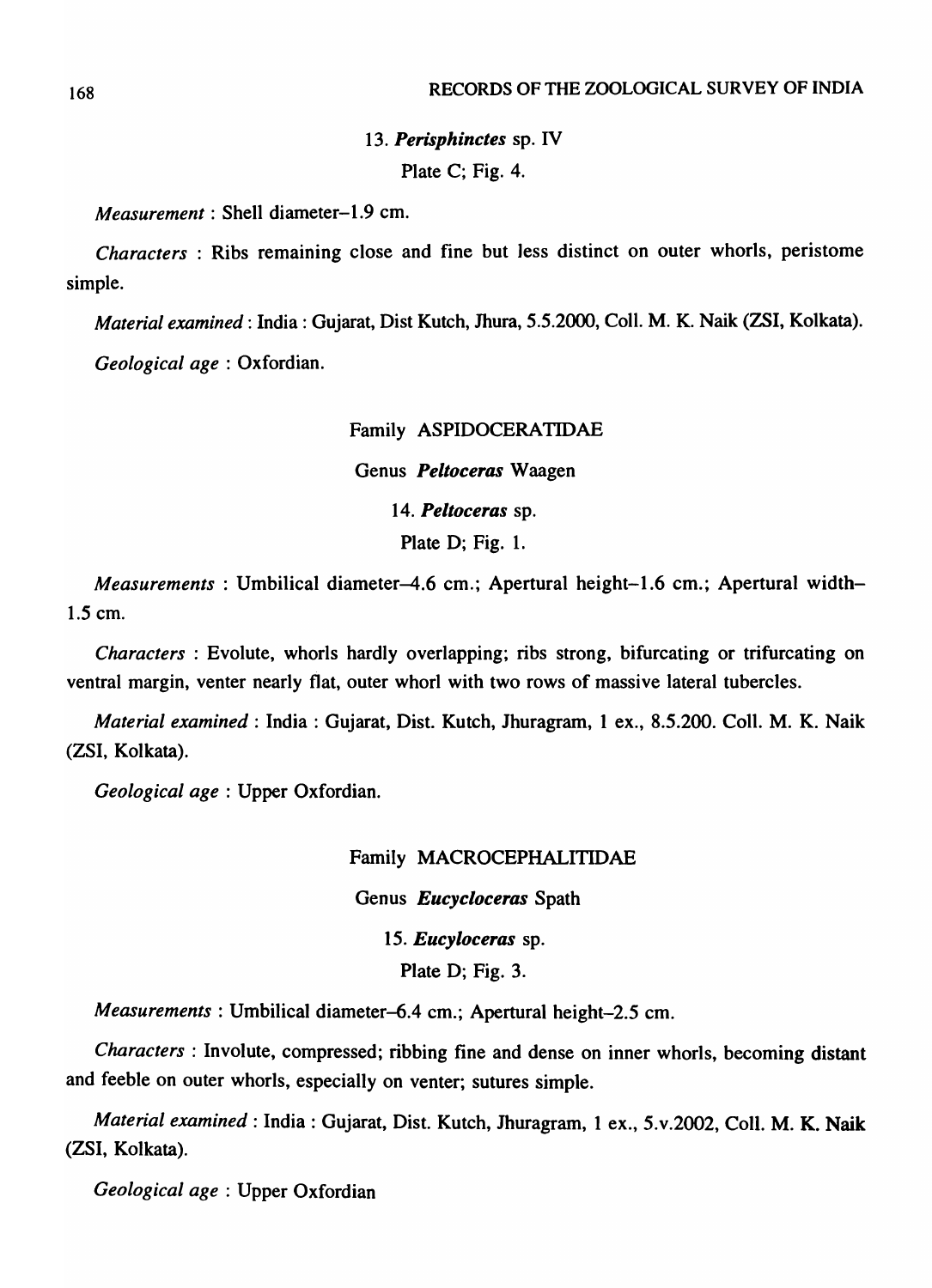## 16. Coquina

Composite fossil fragment

Gastropod and Bivalvia

*Characters:* Composite fossil fragment rock constructed with Gastropoda and Bivalvia shells. Composing various colour; mainly with red and rock colour. Lying on superficial layer.

*Material examined*: India: Gujarat, Dist. Kutch, Jhura Camp. 1 ex., 8.ii.1999.

*Geological age* : Presumably Upper Oxfordian.

Family MAYAITIDAE Genus *Epimayaites* Spath *17. Epimayaites* sp. I Plate D; Fig. 4.

*Measurements:* Shell diameter-34 cm.; Umbilical diameter-l0.4 cm.; Apertural height-5.3 cm.

*Characters:* Ribbing projected on venter, sutures simpler than in *Mayaites* 

*Material examined:* India: Gujarat, Dist. Kutch, Jhuragram, 1 ex., 10.ii.99, ColI. M. K. Naik (ZSI, Kolkata)

> *18. Epimayaites* sp. II Plate E; Fig. 1.

*Characters:* Ribbing projected on venter, sutures simpler than in *Mayaites;* species appear to be transitional from *Pachyceras.* 

*Material examined:* India: Gujarat, Dist. Kutch, Keera. 1 ex., 7.2.99. Coli. M. K. Naik (ZSI, Kolkata).

# *19. Epimayaites* sp. III Plate E; Fig. 2.

*Measurements:* Shell diameter-9 cm.; Apertural width-6.5 cm.; Apertural height-3 cm.

*Characters* : Inflated, coarse-ribbed on outer whorls.

*Material examined: India: Gujarat, Dist. Kutch, Jhura Camp, 1 ex., 14.4.2000, Coll. M. K.* Naik (ZSI, Kolkata)

*Geological age* : Upper Oxfordian.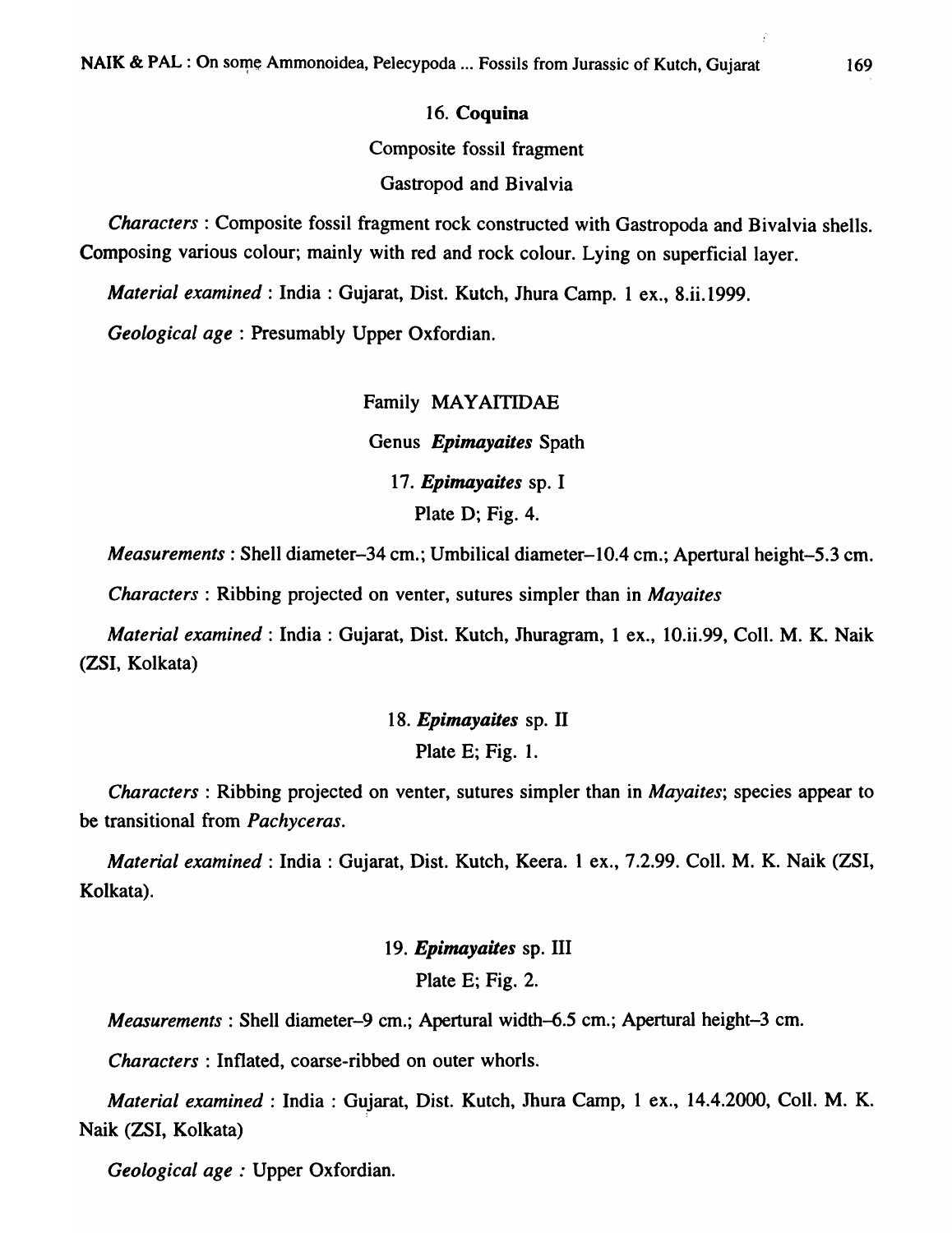*20. Epimayaites* sp. IV Plate E; Fig. 3.

*Character:* Small, with lappets, inner whorls with strong ribbing.

*Material examined:* India: Gujarat, Dist. Kutch, Jhura Camp. 1 ex., 22.iv.2000, ColI. M. K. Naik (ZSI, Kolkata)

*Geological Age* : Oxfordian.

## Genus *Pleurocephalite* Buckman

*21. Pleurocephalites* sp.

Plate E; Fig. 4.

*Measurements:* Shell diameter-19 cm.; Umbilical diameter-5.2 cm.; Apertural height-2.4 cm.

*Characters:* Involute, globular, sharply ribbed with moderately complex structures which typically differ from those of Tulitidae in having slender, pointed 2<sup>nd</sup> lateral lobe with single central main stem (transition from bifid type of 2nd lateral lobe being seen in *Moricisiceras).* Body chamber smooth in many genera but seldom markedly contracted or eccentric; peristome never collared, flared or constricted. Depressed to cadicone, strongly ribbed to end of adult umbilical wall.

*Material examined:* India: Gujarat, Dist. Kutch, Habodom, 5.5.2000, ColI. M. K. Naik (ZSI, Kolkata)

*Distribution:* Kutch Region, Gujarat. Other occurrences: North Africa, Kenya, Baluchisthan. *Geological age:* Upper Oxfordian.

## Class PELECYPODA (Bivalvia)

## 22. Oyester shell

Plate F; Fig. 1.

*Measurement*: Shell diameter-6.2 cm.; Apertural Width-5 cm.; Apertural Height-2.5 cm.

*Characters:* Impression clear and prominent, ray-like structure, back portion suture-like, overall shape semiround. Inner whorls as in *Kossmaticeras* but more inflated, outer whorls with more or less flat parallel sides and broad fastigate venter and with regular tuberculate ribs, ribs coarsen suddenly on body chamber.

*Material examined: India: Gujarat, Dist. Kutch, Jhura dom. 1 ex., 13.iv.2000., Coll. M. K.* Naik (ZSI, Kolkata)

*Geological age* : Presumably Upper Oxfordian.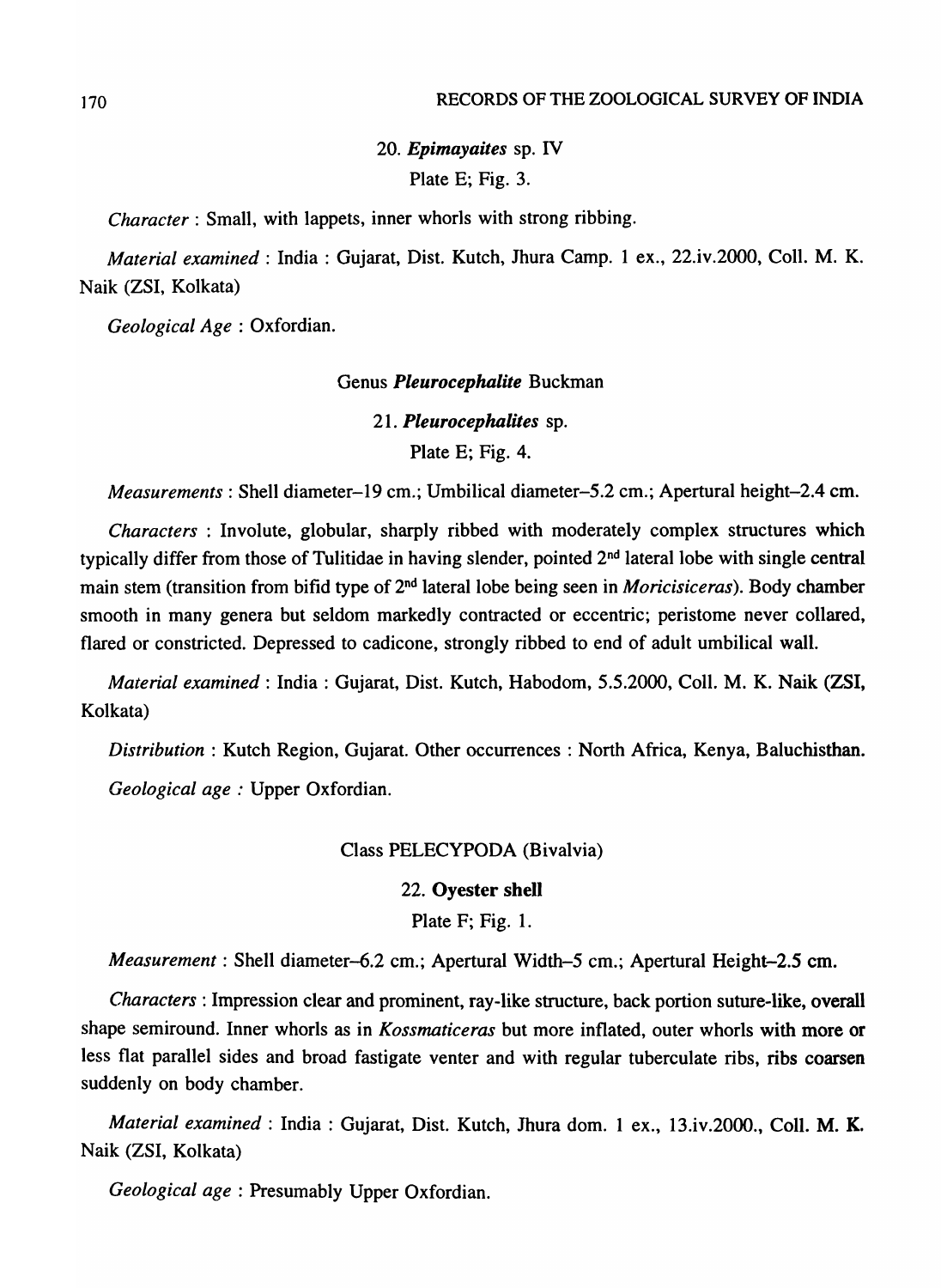### 23. Oyester shell

*Measurements* : Shell diameter-4.2 cm.

*Characters* : Crystal formation on the fragment portion ribbed with wave like structure, back portion suture like and outline of shell orbicular.

*Material examined:* India: Gujarat, Dist. Kutch, Jhura Camp, 1 ex., 15.4.2000, ColI. M. K. Naik (ZSI, Kolkata).

*Geological age:* Presumably Upper Oxfordian.

### 24. Oyester shell

## Plate F; Fig. 3.

*Measurement:* Specific measurement not recorded.

*Characters:* Strong chomata and several strong, continuous and moderately narrow radial ribs on valve, moderately prominent umbo.

*Material examined:* India: Gujarat, Dist. Kutch, Habodom. 1 ex, 15.4.2000, ColI. M. K. Naik (ZSI, Kolkata)

*Geological age* : Presumably Upper Oxfordian.

Phylum BRACHIOPODA Class ARTICULATA Order PALAEOTREMATA Family TERIBRATULIDAE Genus *Terebratula* Bruguiere *25. Terebratula* sp. Plate D; Fig. 2.

*Measurements:* Umbilical diameter-3.4 cm.; Apertural height-1.5 cm.

*Characters:* Tortorise shaped back portion oval, wavy mouth portion curved towards lower side; upper side deep spotted with bird's beak-like structure.

*Material examined:* India: Gujarat: Dist. Kutch, Jhura, 1 ex., 07.v.2002, Coll. M. K. Naik (ZSI, Kolkata).

*Geological age:* Upper Oxfordian.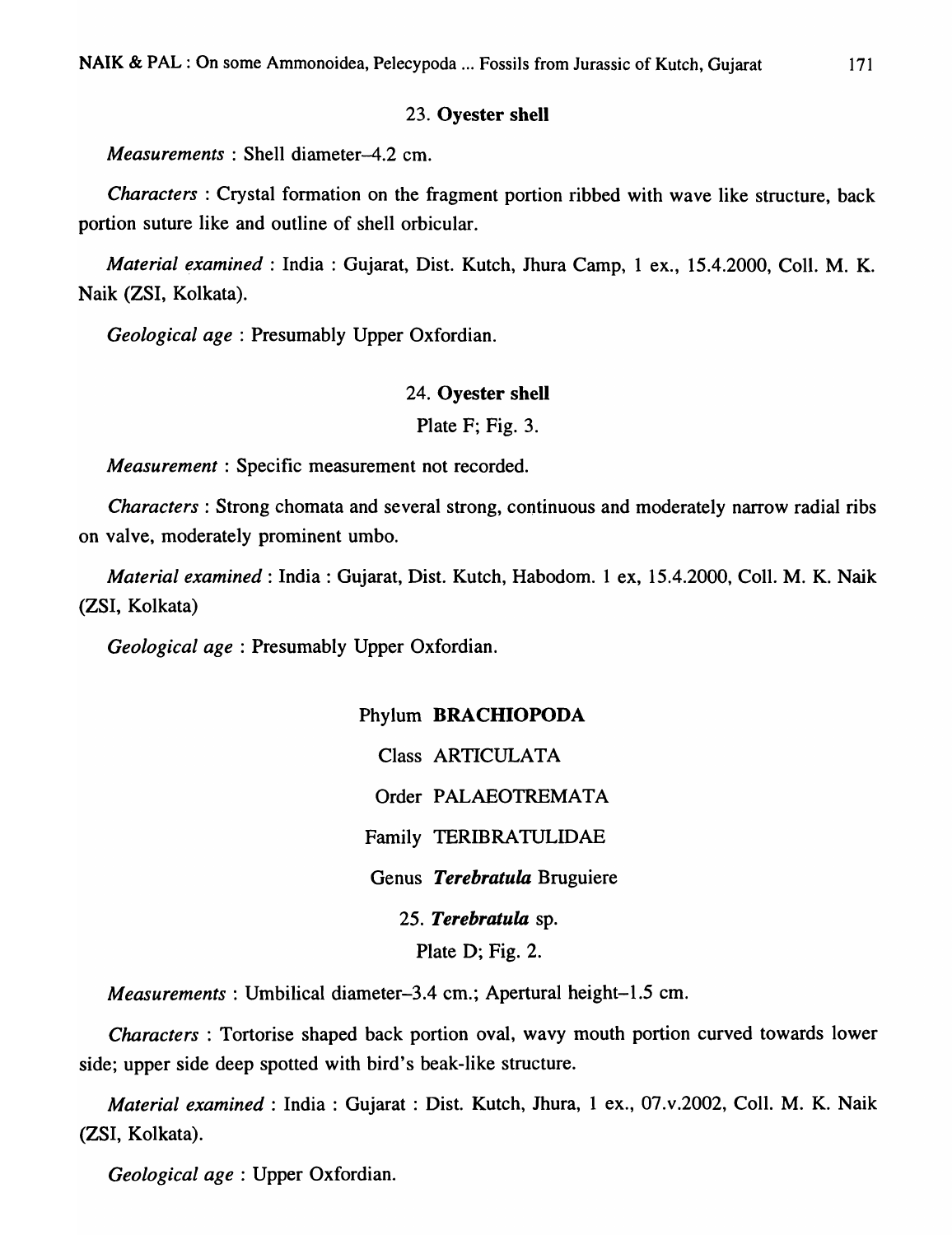Phylum CHORDATA Class REPTILIA Subclass ANAPSIDA Order CHELONIA 26. Ulna of Chelonian Plate F; Fig. 2.

*Measurements:* Length-19 cm.; width-1.4 cm.

*Characters* : Mineralized limb bone with both heads well preserved, broad and considerably curved along the length.

*Material examined:* India: Gujarat, Jhura in Kuchch Dist., 1 ex., 9.2.1999, CoIl. M. K. Naik (ZSI, Kolkata).

*Geological age:* Not ascertained.

## DISCUSSION

Terrestrial rocks of Jurassic age occur in the upper zone of Gondwana series. In the northwestern India, in the Jurassic area of Kutch, nearshore shallow water sediments of Callovian to Tithonian age contain a quite rich fauna of ammonoids (Spath, 1927-33) and bivalves (Cox, 1940). This fauna originated perhaps at the southern margin of the Tethys and as expected, the Tithonian fauna show a strong relationship with the fauna of Spiti shale of Himachal Pradesh (Berggren *et al.,* 1979). Further, close relationships exist between the early Late Jurassic ammonoid fauna of Kutch and those of the southern Europe. The Kutch Section shares many other genera with Europe and much areas of the Tethys. Spath *(loc. cit.)* mentioned that more than two-thirds of the described ammonoids of Kutch were known from that zone only and cautioned about exaggerated taxonomic splitting of the material. This may also be a reason for such  $a$  high figure of species from Kutch only. The Jurassic of Kutch belong to the East African-Madagascan-Peninsular Indian epicontinental sea, which had evolved since Callovian time from the Arabian-Madagascan seaway. In the Upper Oxfordian, the Mayaitidae, which were homeomorphic with the older Macrocephalitidae are confined to the East African-Indonesian Region. The Tithonian of Madagascar has close faunal affinity with Kutch (Berggren, *loc. cit.*). Enay (1973) reviewed the zoogeography of Tithonian ammonoid fauna and indicated the difficulties in taxonomic separation of the Perisphinctaceae. A close relationship between the Jurassic cephalopod (Ammonoidea and Nautiloidea) fauna of Kutch and Europe has also been indicated by Halder & Bardhan (1997).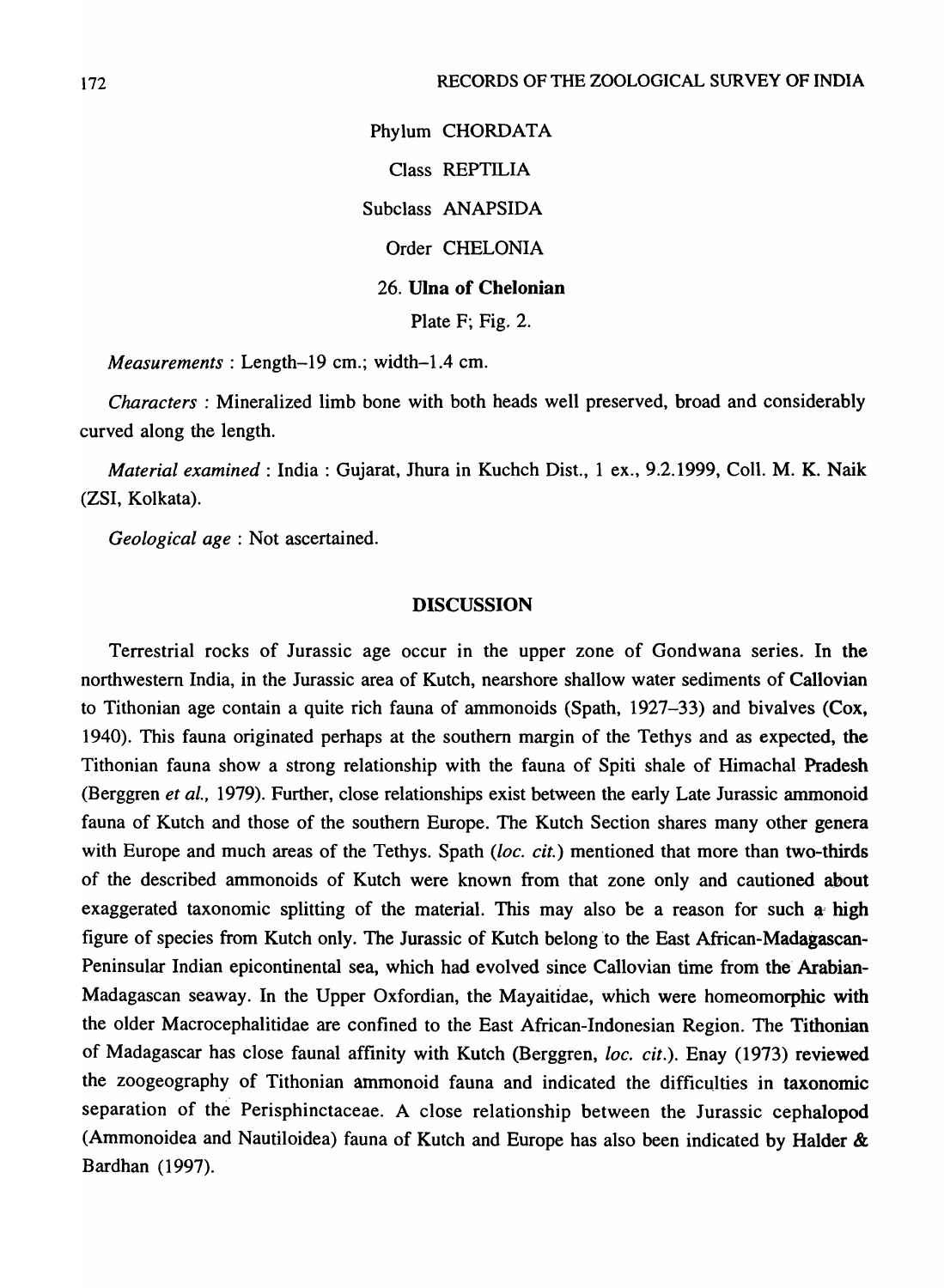Extensive occurrence of the ammonoids in Kutch region was earlier reported by Spath (loc. cit.). The samples collected during our study are generally comparable in shape, size and other features mainly with the European types. They are also not identical with the Middle Oxfordian specimens described from Saudi Arabia. Tetrabranchiate cephalopods are characteristically tightly coiled in a plane and symmetrical, with a bulbous calcareous protoconch, septa that form angular sutural flexures, and a small marginal siphuncle. The material dealt with here perhaps come from a younger horizon. The recent collections from Kutch region representing the period of Bathonian and Callovian time show some differences in relative adult size and ventral modifications.

Some Oxfordian species and their structures are marked both by size variation and ventral differentiation. The Prolecantina, a relatively small suborder of discoidal Palaeozoic ammonoids, are especially important because they represent the stock from which all Mesozoic forms arose. Presumably, the group evolved from the prolobitids during the Devonion time. Members of this suborder have much more stratigraphic value in the Mississippian than in the later Palaeozoic. Characteristically, the sutures form a large number of lobes, which were added progressively in the umbilical region. The siphuncle in ammonoids is of lesser taxonomic significance. However, at maturity it becomes marginal in position and serves to differentiate the ammonoids from the nautiloids. Moreover, it helps in differentiating the ammonoids into two suborders.

## SUMMARY

The ammonoidea, a close relative of nautiloidea, have been extinct but their exoskeletons are preserved in many areas of the world. Owing to their well preservation they have been utilized by the palaeontologists for lithostratigraphic interrelations. Ammonoids were more numerous during the Mesozoic. The Mesozoic rocks of Kutch region of Gujarat were explored recently and the Ammonoidea, Bivalvia, Brachiopoda and a vertebrate fossil material in these rocks have been worked out. The result of this study, in the background of stratigraphy of rock formation, is presented in this paper. The material of ammonoids are representing Bathonian and Callovian time with some ventral modification and size differences.

### ACKNOWLEDGEMENT

The authors express their deep sense of gratitude to the Director, Zoological Survey of India, Kolkata, for providing necessary facilities for the project work.They owe to Dr. J. K. Jonathan, Additional Director for providing encouragement and suggestions at various phases of the work. They are thankful to Dr. Kalyan Halder, Lecturer, Durgapur College and Mr. Shiladri Sekhar Das, Indian Statistical Institute, Kolkata for their support in identifying the specimens and providing them with pertinent literature. They also sincerely acknowledge the help rendered by the following colleagues in preparing the manuscript: Shri B. Baraik and Shri Anand Kumar (composition of text), and Shri Sekhar Sen (photography of specimens).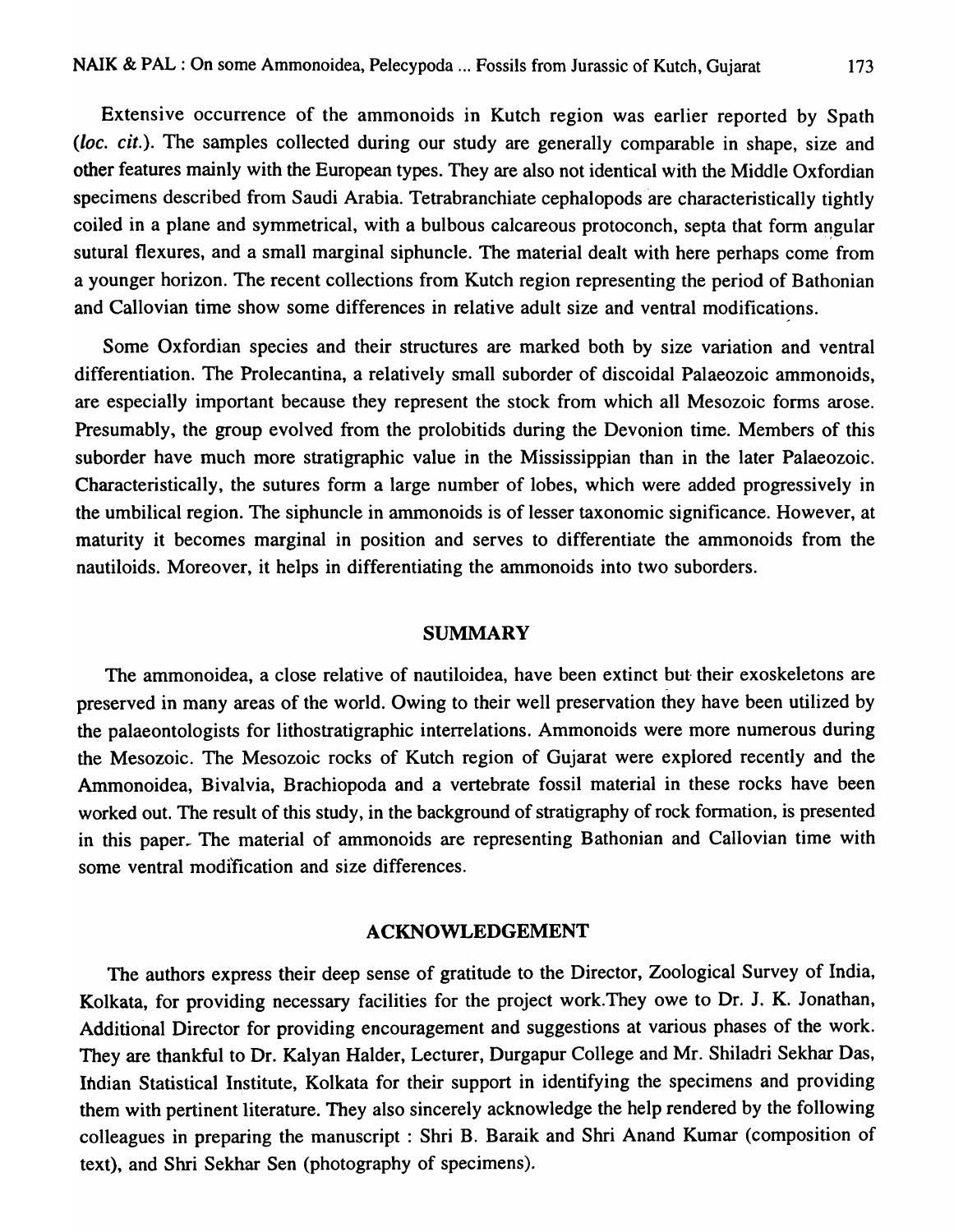### REFERENCES

- Agarwal, S. K. (1958). Kutch Mesozoic: A study of the Jurassic of Kutch with special reference to the Jhura Dome. *J. Pal. Soc. India,* 2 : 119-130 (1957).
- Arkell, W. 1., Furnish, W. M., Kummel, B., Miller, A. K., Moore, R. C., Schindewolf, P. C., Bradley, S. & Wright, C. W. (1957). *Treatise on Invertebrate Palaeontology.* Part L, Mollusca 4 (Cephalopoda, Ammonoidea). Geological Society of America & The University of Kansas Press,  $xxi + 490$  pp.
- Bardhan, *S.,* Datta, K., Khan, D. & Bhaumik, D. (1988). Tulitidae genus *Bullatimorphites* from Upper Bathonian Patcham Formation, Kutch, *India-Newsl. Stratigr.* 20 : 25-27, Berlin, Stuttgart.
- Bardhan, *S.,* Datta, K., Jana, S. K. & Pramanik, D. (1994a). Dimorphism in *Kheriaceras* Spath from the Callovian Chari Formation Kutch India-J. *Paleont.,* 68(2) : 287-293; Ohio.
- Bardhan, S, Halder, K & Jana, S. K. (1994b). Earliest sexual dimorphism in Nautiloidea from the Jurrassic of Kutch India-N. *Jb. Geol. Palaent. Abh.,* 193 : 287-307. Stuttgart.
- Berggren, A. J. B., Glaessner, M. F., Hölder, H., House, M. R., Jaanusson, V., Kauffman, E. G., Kummel, B., Muller, A. H., Norris, A. W., Palmer, A. R., Papp, A., Ross, C. A., Ross, J. R. P. & Van Couvering, J. A. (1979). *Treatise on Invertebrate Palaeontology.* Part A, Introduction; The Geological Society of America & The University of Kansas Press, xxiii + 569 pp.
- Biswas, S. K. (1977). Mesozoic rock stratigraphic of Kutch. Gujarat. *Quart. J. Geol. Min. Met. Soc. India,* 49, 3-4 : 1-51; Calcutta.
- Cox, L. R. (1940). The Jurassic lamellibranch fauna of Kachh (Cutch). Geol. Surv. India Mem., *Palaeont. Indica, ser. 9, vol. 3, 157 pp., 12 pls.*
- Datta, K. (1992). *Facies, fauna and sequence. An integrated approach in the lurrasic Patchman and Chari Formations, Kutch India.* Ph.D. thesis (Unpubl.), Jadavpur Univ., 167 pp; Calcutta.
- Datta, K., Bhaumik, D., Jana, S. K. & Bardhan, S. (1991). The Bathonian-Callovian boundary and the age of *Macrocephalites triangularis* Spath in Kutch, India (Abst.). 3rd International Symposium on Jurassic Stratigraphy; Poitiers, France.
- Datta, K., Bhaumik, D., Jana, S. K. & Bardhan, S. (1996). Age, ontogeny and dimorphism of *Macrocephalities traingularis* Spath-the oldest macrocephalitid ammonite from Kutch, India-l. *Geol. Soc. India,* 47 : 447-458.; Bangalore.
- Enay, R. (1973). Upper Jurassic (Tithonian) ammonites; in.: A. Hallam (ed.) *Atlas of Palaeontology.*  pp. 297-307, text-fig. 1-3, 1 tab., Elsvier Sci. Publ., Co. (Amsterdam, London, New York).
- Fursich, F. T. & Oschmann, W. (1993). Shell beds as tools in basin analysis: The Jurassic of Kachchh, Western India. *l. Geol. Soc.,* 150 : 169-185, London.
- Halder, K. & Bardhan, S. (1996a). The Oxfordian (Upper Jurrasic) nautiloid fauna of Kutch, Western India. *N. lb. Geol. Palaont. Abh.,* 201 : 17-32, Stuttgart.